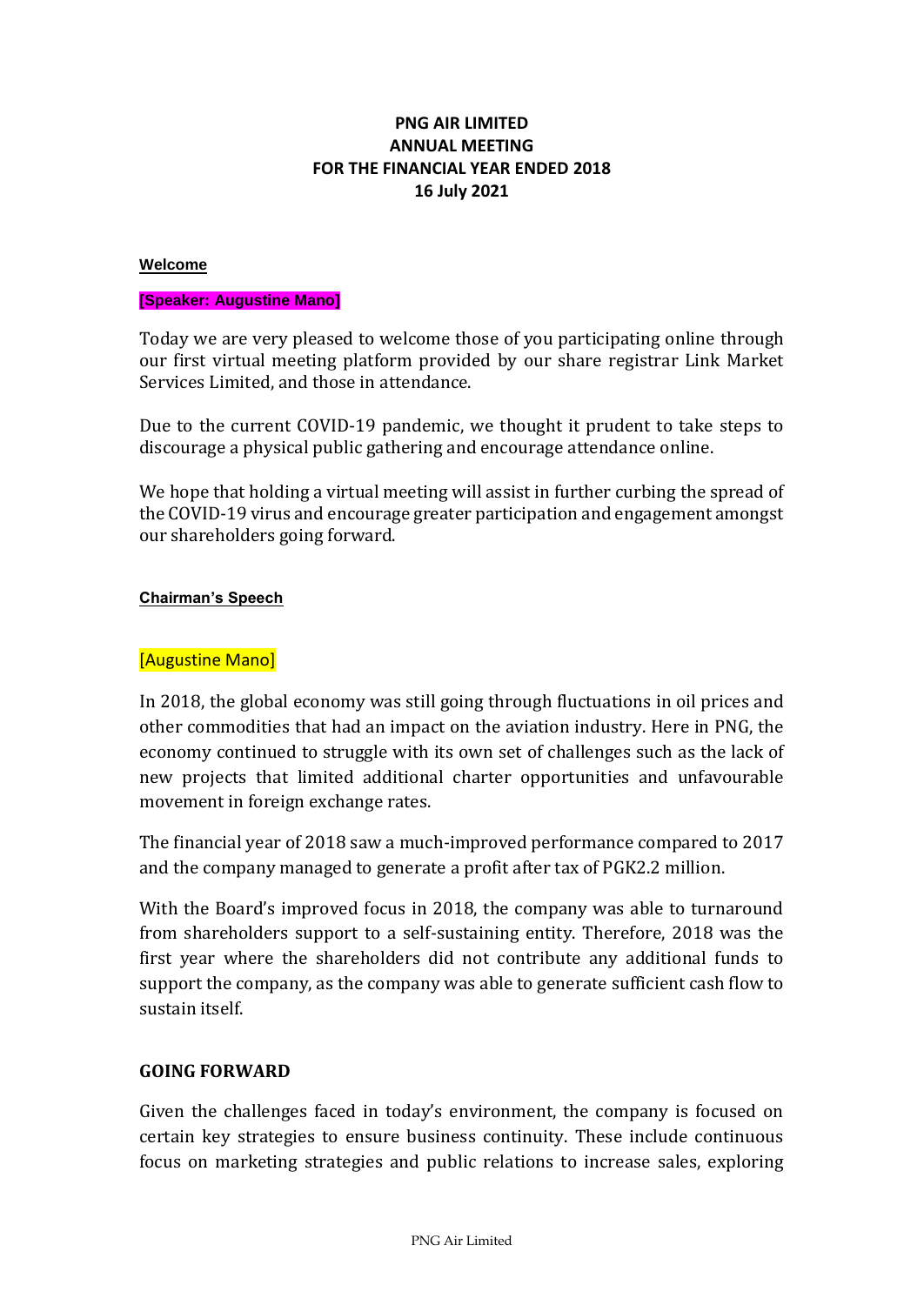funding options to reduce debts and achieve business efficiency through cost restructure.

Board hereby takes the opportunity to thank all the shareholders, staff and other stakeholders for their continued trust and support.

Thank you.

*I now invite Mr. Stanley Stevens, PNG Air ACEO to make his remarks.* 

# **ACEO's Update**

## **[Speaker: Stanley Stevens]**

The financial year of 2018 saw a much-improved performance compared to 2017. The company managed to generate a profit after tax of PGK2.2 million compared to the loss of 2017 of PGK0.5 million. The increase in revenue enabled the company to strengthen its balance sheet by building on its reserves for future maintenance of its brand new ATRs resulting in the improvement of its net shareholder equity by 38%, which is PGK29.7 million in 2018 and PGK21.5 million in 2017.

The following are a few key factors that enabled the company to achieve better results during this financial year:

- Total revenue grew by 9% compared to 2017 despite the soft prevailing economic conditions and restricted flights during the APEC leaders meeting. However, despite these challenges the Airline continued to increase its share in the PNG market. This supports the airline's strategy of proving to be the superior regular passenger transport in the market by bringing in brand new ATR aircrafts and providing a competitive alternative for the travelling public of Papua New Guinea.
- Our charter business grew significantly compared to last year, mostly because of the Newcrest contract awarded to the airline in the second half of 2017. The Airline also continues to service the St. Barbara contract for the Simberi mines and is well positioned to win more charter contracts as they are tendered.
- Freight services greatly improved following the conversion in late 2017 of one of the airline's Dash 8 aircraft to a full freighter. The Dash 8 freighter allows transport of up to 4 tonnes of freight offering a new alternative for primary producers, businesses and projects to move cargo around PNG. The freighter proved its capabilities and the airline's commitment to PNG